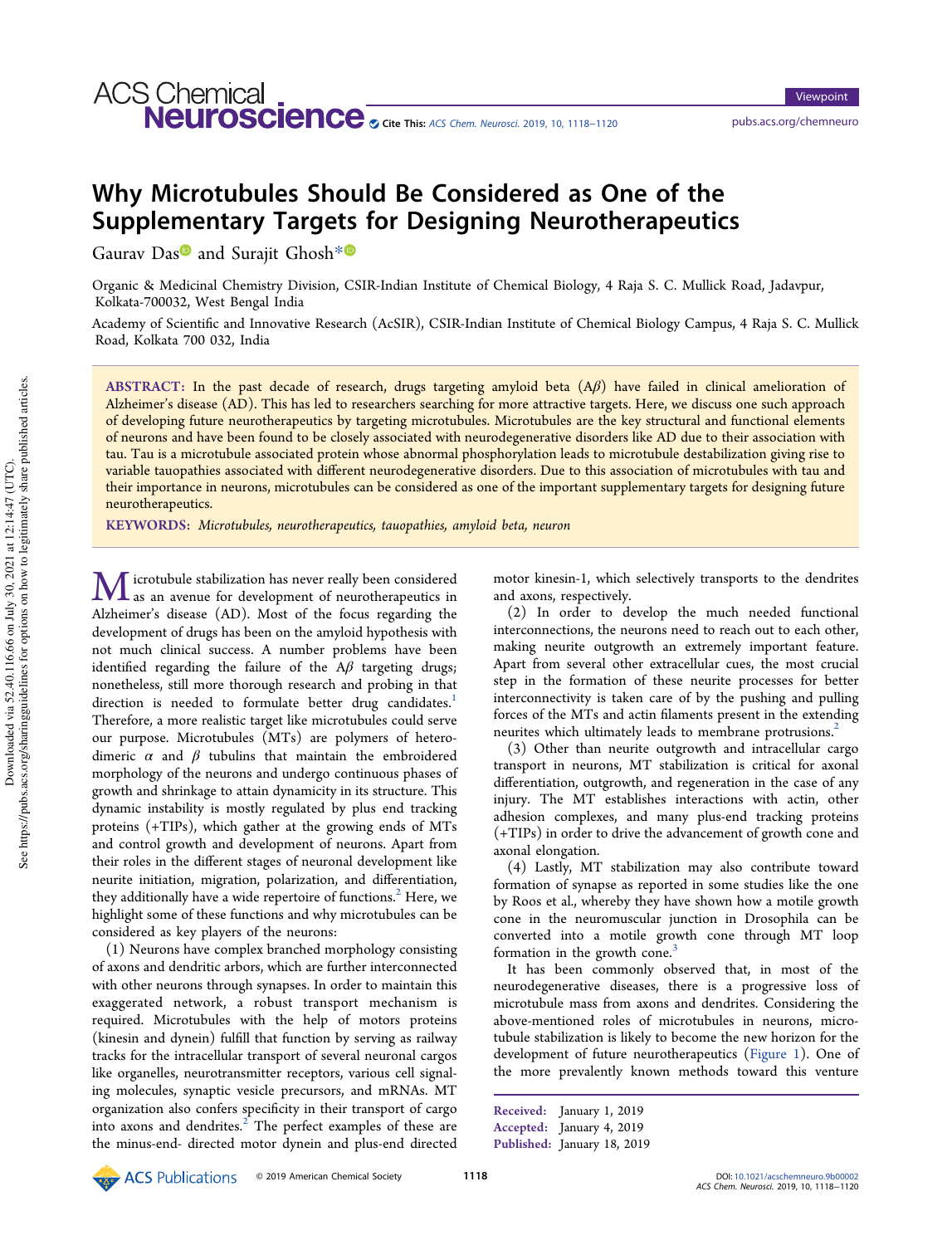

Figure 1. Schematic illustration highlights that both neurofibrillary tangles and amyloid plaque are associated with microtubule disruption, which resulted in the loss of neuron function. Thus, design and development of neurotherapeutics is essential, which can carefully balance between the toxicity and stable microtubule dynamics.

would be the development of tau protein targeted therapeutics. Tau as we know is a microtubule associated protein found in abundance in the neurons of the central nervous system (CNS) and is thought to play a critical role in the stabilization of MTs. Tau protein plays a key role in regulation of microtubule dynamics, intracellular axonal transport, and neurite outgrowth. All these functions of tau are controlled through phosphorylation, in which any abnormal phosphorylation leads to microtubule dysfunction causing neurodegenerative disorders referred to as tauopathies. $^{\frac{3}{4}}$  In the case of neurodegenerative diseases like AD, tau gets abnormally acetylated and hyperphosphorylated, detaches from the microtubule lattice causing catastrophic activation and collapse of the entire microtubule fabric. This above microtubule disintegration occurs through a loss-of-function mechanism whereby the stable domains of the microtubules are destabilized, rendering the microtubule mass labile. As this loss of microtubule mass would take years, another model of tauopathy has been put forward which states that as tau dissociates, microtubule severing proteins like katanin get activated which then sensitizes microtubules. In another separate gain of function mechanism, the tauopathies are characterized by the intracellular accumulation of hyperphosphorylated tau fibrils wherein the tau deposits as insoluble aggregates are believed to result in a loss of tau function that leads to MT destabilization. This could be due to the hyperactivation of kinases regulating microtubule-regulatory proteins or sequestration of microtubule stabilizing proteins by the abnormal tau filaments. Due to the intense association of microtubule stability with tauopathies, it has sparked interest in the development of microtubule stabilizing drugs. Already known some of the microtubule stabilizing drugs has shown

promising effects like epithilone D which causes microtubule stabilization like the taxols but unlike taxols it can also cross the blood brain barrier. $4$  While epithilone D is just one of the already known microtubule stabilizing drugs that have been tested, a library of novel molecules including microtubule stabilizing peptides and peptoids are being synthesized and tested. In this direction, we adopted an innovative strategy by designing an octapeptide, "NEVFLDTQ" (PS3) from the taxol binding pocket of  $\beta$ -tubulin.<sup>5</sup> PS3 showed strong binding with tubulin in the in vitro assays with a binding constant of 3.8  $\times$ 10<sup>5</sup> M<sup>−</sup><sup>1</sup> . When applied to PC12 derived neurons, it showed microtubule polymerization, increased expression of acetylated tubulin, neurite outgrowth and neuroprotection against anti-NGF mediated toxicity.<sup>5</sup> What is of consequence here is that in spite of being carved out of the taxol pocket, it does not cause toxicity unlike other taxol drugs which may be attributed to its moderate microtubule binding affinity which is 225 times lower at 4 °C and 47500 times lower at 37 °C as compared to taxol.<sup>5</sup> Hence while designing drugs targeted for microtubule stabilization, it must be remembered that while trying upholding the stability of the microtubule mass so as to prevent any loss of microtubule mass, we must always remember to never comprise on its dynamicity. If our drug blocks this microtubule dynamics, then it will turn out like a poison like taxol for the cell.

In summary, microtubules are very important structural and functional units of neurons. They are the basic pillars which hold the spectacular elaborate structures of neurons and help in the formation of neuronal networks by aiding neurite initiation and outgrowth. Any form of fiddling with this microtubule lattice whether in the form of hyperphosphorylation of tau or any other stress leads to devastating